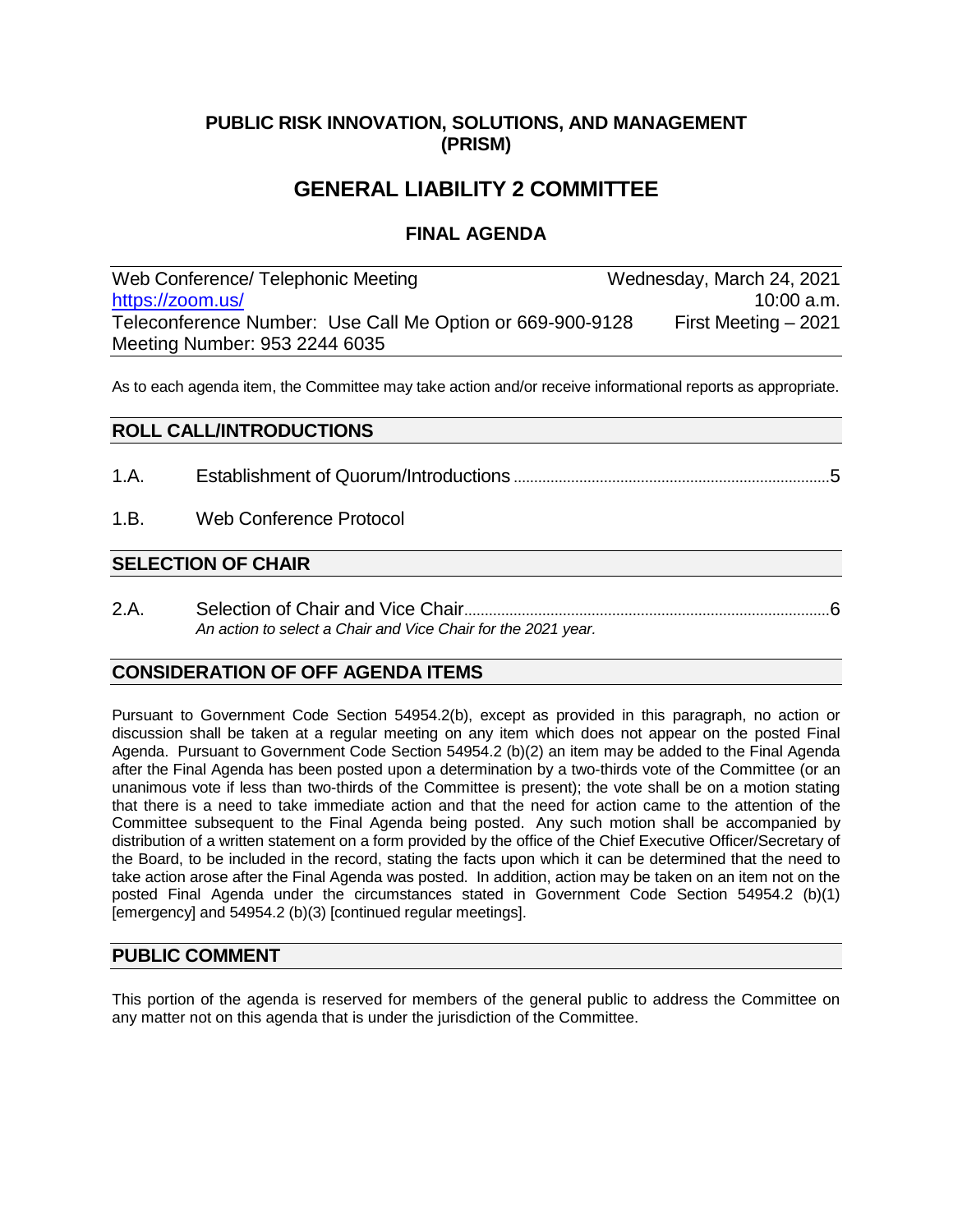# **CONSENT AGENDA**

The following Consent Agenda is expected to be routine and non-controversial. It will be acted upon by the Committee at one time without discussion. Any Committee member, staff member, or interested party may request that any item be removed from the Consent Agenda for later discussion.

| 3.A. | An action to approve the Minutes of the above meeting.                   |  |
|------|--------------------------------------------------------------------------|--|
| 3.B. | An action to acknowledge receipt of the Code of Conduct.                 |  |
| 3.C. | An action to acknowledge disclosure of claims settled.                   |  |
| 3.D. | An action to acknowledge receipt of the notice.                          |  |
|      | <b>RENEWAL MATTERS</b>                                                   |  |
| 4.A. | An action to approve the proposed renewal terms for 2021/22.             |  |
| 4.B. | An informational report regarding the multi-program reinsurance options. |  |
|      | <b>ADMINISTRATIVE MATTERS</b>                                            |  |
| 5.A. | An informational report regarding the Program's claims.                  |  |
| 5.B. | An action to approve the GL2 Program Budget Policies.                    |  |
| 5.C. | An action to acknowledge receipt of the Committee's SOP.                 |  |
| 5.D. | An informational report regarding the activities of the CRC2.            |  |
| 5.E. | An action to approve the appointments to the CRC2.                       |  |

| 5.F. |                                                                |  |
|------|----------------------------------------------------------------|--|
|      | An action to confirm staff/Committee authority for IMCD usage. |  |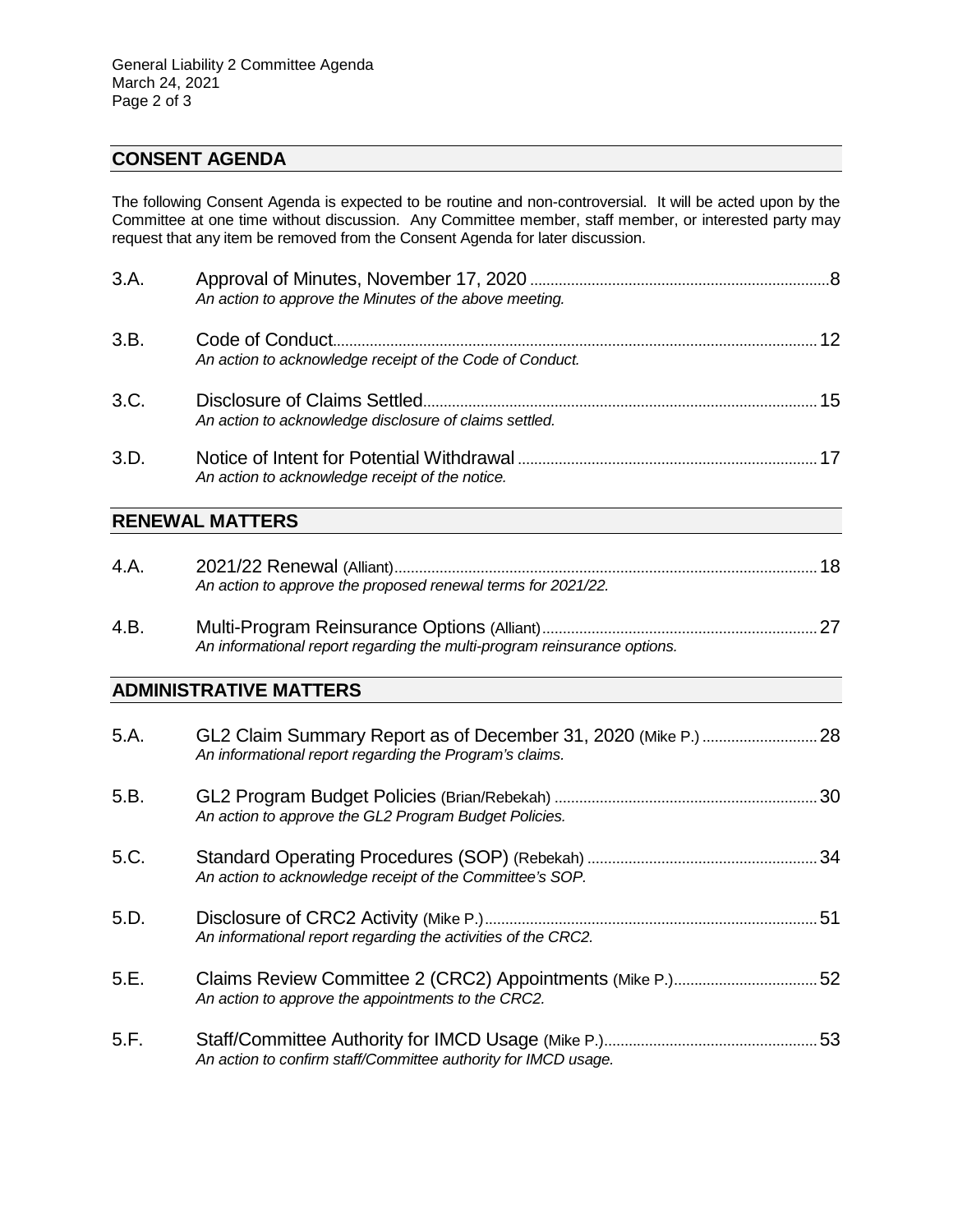| 5.G. | An informational report regarding the national expansion initiative.               | 55 |
|------|------------------------------------------------------------------------------------|----|
| 5.H. | An informational report regarding the fall retreat.                                |    |
| 5.1. | An informational report regarding new services.                                    | 63 |
| 5J   | Staff Report (Brian)<br>Staff will report on matters of interest to the Committee. |    |

#### **FUTURE MEETINGS**

The next scheduled meeting will be held on *Wednesday, June 16, 2021,* at *10:00 a.m.*, with the *location to be determined*.

#### **CLOSED SESSION**

*For the following claim(s)/litigation item(s), those in attendance may include members of the Committee and their alternates, legal counsel, as well as authorized staff, which may include the CEO, COO, CCO, claims manager and the primary claims handler and their supervisor.* 

*Pursuant to Government Code Section 54956.95, the Committee will hold a closed session to discuss the following:*

#### **CONFERENCE WITH LEGAL COUNSEL – EXISTING LITIGATION**

6.A. AmTrust v. PRISM (Mike P.)

#### **ADJOURNMENT**

*Disability Access: All posted locations for this meeting are wheelchair accessible and disabled parking is available. If you are a person with a disability and you need disability-related modifications or accommodations to participate in this meeting, please contact the Meeting Planner at (916) 850-7300 or (916) 850-7800 (fax). Requests for such modifications or accommodations must be made at least two full business days before the start of the meeting.*